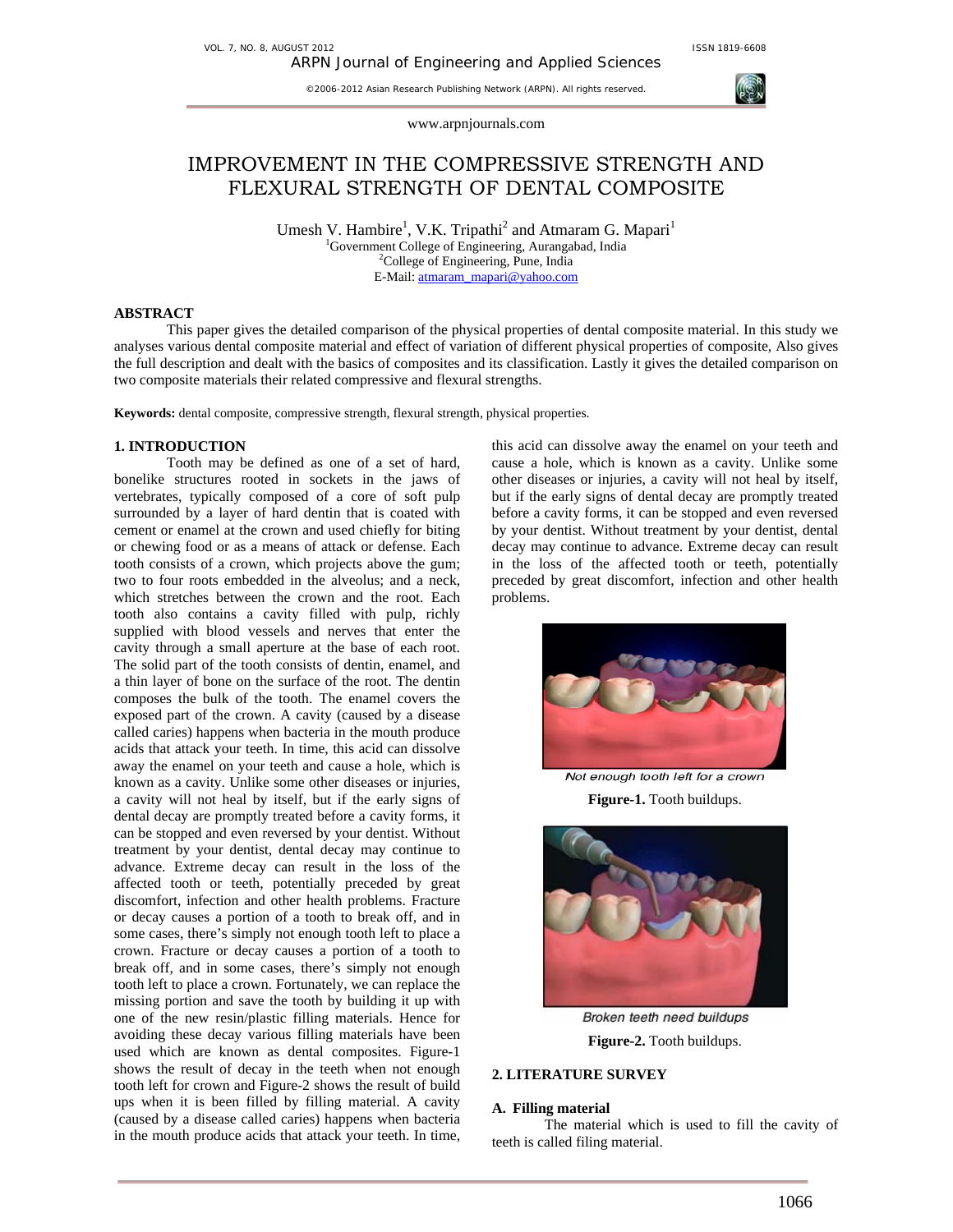©2006-2012 Asian Research Publishing Network (ARPN). All rights reserved.

## www.arpnjournals.com

#### **a) Requirements of an ideal filling material**

- It should have satisfactory mechanical properties to withstand the force applied example Abrasion resistance, compressive and tensile strength, modulus of elasticity.
- Ideally filling materials should be good thermal insulators, protecting the dental pulp from harmful effect of hot and cold stimuli.
- It should adhere well to the tooth walls and seal the margin to prevent ingress of fluid and bacteria.
- It should be harmless to the operator and to the patient and should not irritate dental pulp and soft tissues.
- Easily polished.
- It should be bacteriostatic and anticariogenic.
- It should be radiopaque.

#### **b) Properties of filling material**

- Mechanical properties must withstand the biting and chewing force in the posterior area of the mouth.
- Force is any push or pull on matter.
- Stress is the reaction within the material that can cause distortion.
- Strain is the change produced within the material that occurs as the result of stress.

## **B. Composites**

 A combination of two or more materials (reinforcement, resin, filler, etc.), differing in form or composition on a macro scale. The constituents retain their identities, i.e., they do not dissolve or merge into each other, although they act in concert. Normally, the components can be physically identified and exhibit an interface between each other. Composite materials are solids which contain two or more distinct constituent materials or phases, on a scale larger than the atomic. The term "composite" is usually reserved for those materials in which the distinct phases are separated on a scale larger than the atomic, and in which properties such as the elastic modulus are significantly altered in comparison with those of a homogeneous material. The physical, mechanical and aesthetic properties and the clinical behaviour of composites depend on their structure. Basically, dental composites are composed of three chemically-different materials. Composites are used because it has wide variety of advantages over traditional materials. It is corrosion resistant having high strength to weight ratio also require low maintenance.

## **(i) Composition**

**Resin Matrix:** The nature of resin may alter slightly from one product to another, essentially, they all contain dimethacrylate monomer, like Bis-GMA (Bis phenol-A and glycidyl methacrylate) or UDMA (Urethane dimethacrylate), Bis-GMA and UDMA are viscous and sticky so, TEGMA (Triethylene glycol dimethacrylate) a low molecular weight monomer added as a dilute to control the consistency of composite paste. Bis-GMA, UDMA and TEGMA are characterized by carbon double bond the react to convert them to polymers.

 **Fillers:** Fillers are irregular or spherical in shape depending on the mode of manufacture. They are silicate particles in two forms crystalline forms (quartz) and non crystalline form (glass like alumino silicates and boro-silicates), the type of filler, particle size, and distribution in resin matrix are the major factors controlling properties, Zinc, Barium, Zirconium ions may be added to produce radiopacity in the filler particles.



**Figure-3.** Filler matrix.

## **a) Advantages of composites**

- Maximum conservation of tooth structure is possible
- Aesthetically acceptable.
- Less complex cavity preparation is required.
- Insulative have low thermal conductivity hence no insulation base is required.
- Restorations are bonded with enamel and dentin hence has good retention.
- Can be finished immediately after curing.

### **b) Disadvantages of filling material**

- Gap formation on margins may occur, usually on root surfaces. This occurs because the force of polymerization shrinkage is greater than the initial bond strength of composite to dentin.
- More difficult, time consuming and costlier than amalgam.
- **More technique sensitive.**
- Greater occlusal wear in areas of high occlusal stress.
- High LCTE may result in marginal percolation around composite restorations.

# **3. PERFORMANCE ANANLYSIS OF COMPOSITE MATERIAL**

 This study evaluated the fracture pattern of four composites for indirect dental restoration relating to threepoint flexural strength, compressive strength and modulus of elasticity (Solidex, Artglass, belle Glass, and Targis). Ten specimens of each composite were tested in a universal testing machine 0.5 mm/min crosshead speed for flexural strength and 1mm/min for compressive strength. Fracture pattern was classified as complete or partial fracture. Modulus of elasticity was calculated from flexural strength data. Composites polymerized under high temperatures (belle Glass and Targis) had higher flexural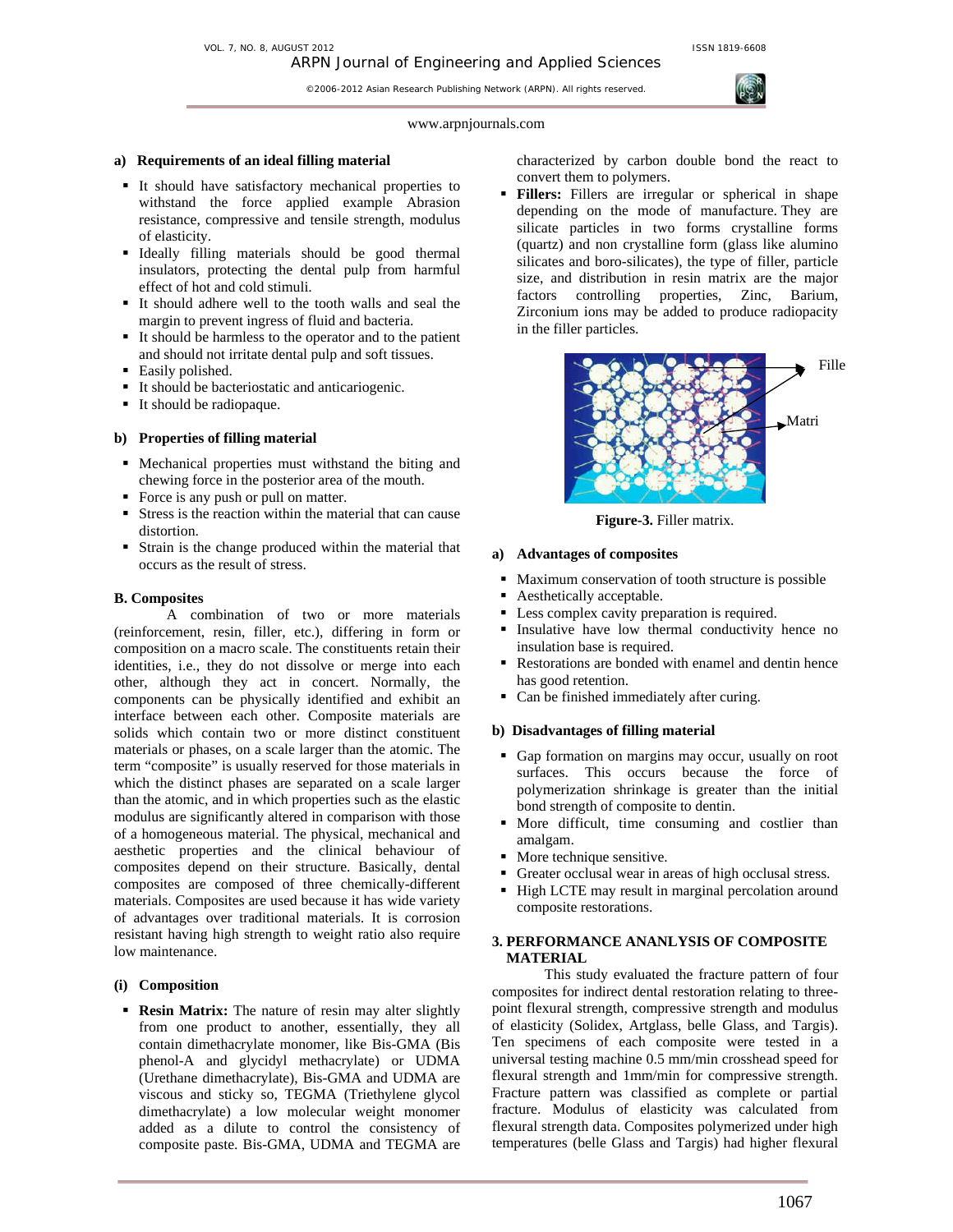VOL. 7, NO. 8, AUGUST 2012 **ISSN 1819-6608** 

©2006-2012 Asian Research Publishing Network (ARPN). All rights reserved.



#### www.arpnjournals.com

strength and elasticmodulus values than composites polymerized by light (Artglass and Solidex). However, they failed earlier under compression because they were more rigid and showed partial fracture in the material bulk.

#### **a) Flexural strength test**

 Ten specimens of each composite system were made using a 25 x 2 x 2 mm metallic matrix, according to the ISO Specification No. 4049 (1988) for flexural strength test. The composite was packed into the metallic matrix in one increment. A transparent plastic stripe was positioned over the metallic matrix, and a glass slab was pressed against the matrix-composite. The glass slab was removed for initial composite polymerization for 20 s (curing unit XL-1500, 3M-ESPE, Seefeld, Germany) with light intensity above 400mW/cm2 , which was monitored by a radiometer (Curing Radiometer, model 100, Demetron/Kerr, Danbury, CT, USA). After this step, the specimen was removed from the metallic matrix and received additional polymerization according to the composite system. Solidex specimens were submitted to additional polymerization in the Solidilite system (Shofu, California, USA) at a wavelength of 420-480 nm and temperature of 55ºC for 3 minutes. Artglass specimens were placed inside the stroboscopic light unit UniXs (Heraeus-Kulzer, Hanau, Germany) for 180 Belle Glass specimens were treated in the curing unit (KerrLab Corporation, West Collins Orange, CA, USA) under 60 psi nitrogen pressure at 140°C for 20 minutes. Targis specimens were coated with glycerin gel (Targis Gel) to prevent formation of oxygen-inhibited surface layer and were placed in the curing unit Targis Power (Ivoclar Vivadent, Liechtenstein - Switzerland) for the following cycle: light emission in the first 10 min, increase of temperature to 95°C for 10 s, and cooling for 5 min. After this, the specimens were rinsed in running water and dried with air blasts. All specimens were stored in individual light-protected plastic tubes with distilled water (1 design group per vial) at  $37^{\circ}$ C for 1 week. Specimens were placed on a 25 mm-length supporting base and assembled in a universal testing machine (EMIC DL-2000, EMIC, São José dos Pinhais, PR, Brazil). A customized device was adapted to the upper holder to allow vertical loading of the specimens according to a three-point bending test design. Axial load was applied until failure at a crosshead speed of 1.0 mm/min.

Flexural strength data were obtained in kgf and transformed in MPa using the following ISO 4049 formula:

 $s = 3$  F L  $/$  2 b h2

where

s = flexural strength (MPa),  $F =$  recorded force (kgf),  $L =$  length between the supporting points (21 mm), b is the width of the prism (2 mm), and  $h =$  thickness of the prism (2 mm).

# **b) Compressive strength test**

 Compressive strength test was performed according to previous studies. Samples were made with 2 mm thick increments of each composite resin using a cylindrical Teflon matrix with 3 mm diameter and 6 mm height. Polymerization method for each system followed the procedures previously described for the flexural strength test. After storage for 24 h, specimens were tested in a universal testing machine at a crosshead speed of 1mm/min. Data were obtained in kgf and transformed in MPa using the following formula:

 $RC = F x 9.807 / A$ 

Where

 $RC = \text{compressive strength (MPa)},$ 

 $F =$  recorded force (kgf) multiplied by the constant 9.807 (gravity), and

 $\overline{A}$  = base area (7.06 mm<sup>2</sup>)

# **4. RESULTS**

 Mean values (MPa) of flexural strength and compressive strength are shown in Table-1. Belle Glass and Targis had higher flexural strength and modulus of elasticity than Artglass and Solidex, but lower compressive strength.

## **5. DISCUSSIONS**

 As flexural strength reflects resistance to compressive and tension stresses that act in the material simultaneously, the evaluation of this property is important for materials used in posterior teeth, particularly in multi-unit fixed partial dentures. In our study, the composite polymerized by light, heat, and pressure (belle Glass system) had the highest flexural strength, followed by the composite polymerized by light and heat Targis (Ivoclar Vivadent). The composite system with additional polymerization under stroboscopic light (Artglass) had intermediate values of flexural strength and was not different from Targis and Solidex. High flexural strength for belle Glass may be related to its polymerization under nitrogen environment and pressure, which decreases porosity and oxygen inhibition, and increases adhesion of fillers to resin matrix. This combination of high temperature and pressure for additional polymerization increases flexural strength, and may improve wear resistance, hardness, and diametral tensile strength because of high monomer conversion rate. It has been reported that systems that only use light polymerization have lower flexural strength even with increased light intensity and longer polymerization. However, Artglass (only light polymerization) exhibited flexural strength similar to the composite additionally polymerized by heat (Targis) probably because of the presence of monomer with multifunctional groups. BelleGlass and Targis showed higher modulus of elasticity than Artglass and Solidex, with values ranging from 15.61 to 21.55 GPa. It can be speculated that additional polymerization and increase of monomer conversion rate result in higher modulus of elasticity, which also may be influenced by